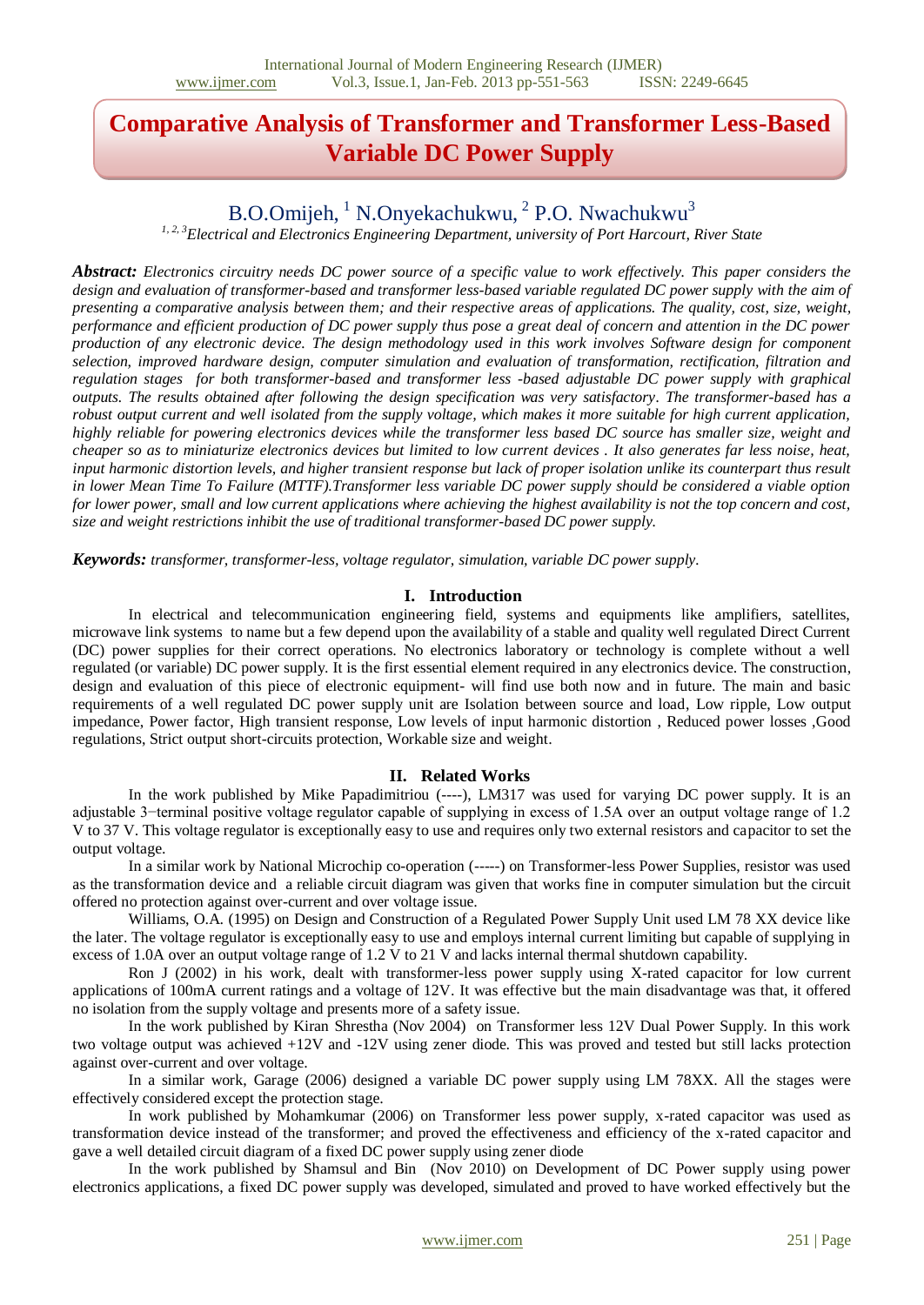input supply voltage lacks protection circuit, the output of the transformer lacked noise suppression capacitor and the LM 317 T was not protected.

Emerson Network Power (2012) contained vital information on comparing transformer based and transformer less uninterruptible power supplies. In this work emphasis were made on the uniqueness, differences and similarities between transformer and transformer-less based devices.

### **III. Design Methodology**

The design methodology of both the transformer and transformer less based system involves five stages as shown in Fig.1 and Fig.2.



Fig.2: flow diagram of transformer less DC power supply

A. The protection stage provides reliable and economical protection against high voltage transients, surges and over-current which may be produced. It comprises of fuse and varistor.

In this work, the maximum current is 4A for the transformer-based and 1A for the transformer less type thus stating the rating of the fuse to be used in each of them. Since the main supply voltage is approximately  $230V_{ac}$ , the voltage rating of the varistor used 250Vac; the protection circuit is as shown below:



**Fig.3:** Protection circuit from the mains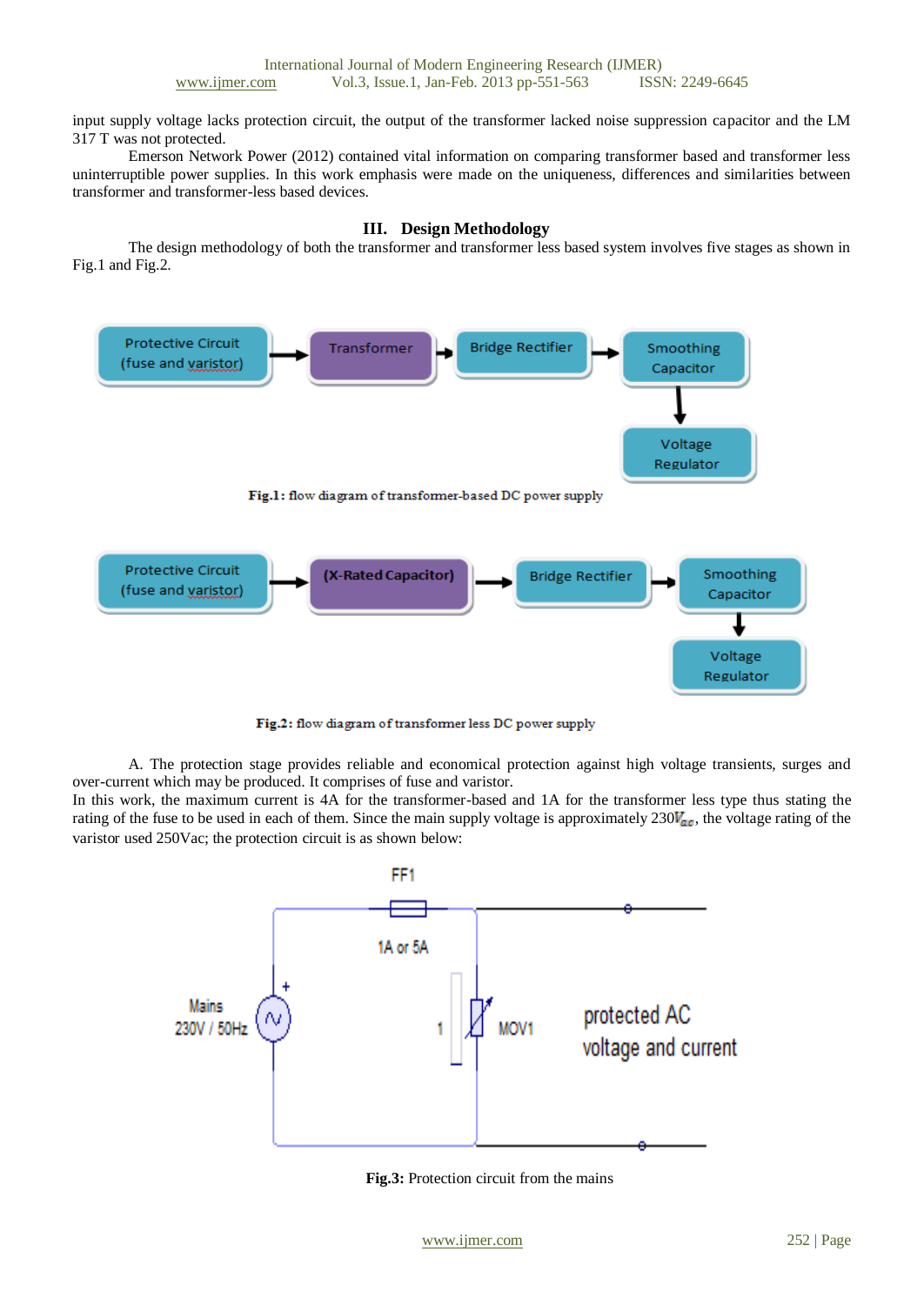**3.1 Transformation stage** is used to transform the incoming line voltage of  $230V_{ac}$  down to a required voltage value for the power supply unit. For the two types of power supply that is the transformer less and the transformer based power supply, **xrated capacitor** and **step-down transformer** are used respectively.

 **Step-down transformer:** The simulation waveform circuit analysis shown below involves both the protection and the transformation stage using transformer as the transformation device.



**Fig. 4:** waveform analysis of both protection and transformation stage for transformer based DC power supply Using this formula

turns ratio 
$$
=\frac{v_p}{v_s} = \frac{N_p}{N_s}
$$

Where:  $V_p$  =primary (input) voltage,  $N_p$  =number of turns on the primary coil,  $V_g$  =secondary (output) voltage  $N_s$  = number of turns on the primary coil.

To produce a desired output voltage of 24 Vdc, a turn ratio of 10:1 transformer was chosen, thus.

$$
\frac{240_p}{V_s} = \frac{10_p}{1_s}
$$

### $V_s = 24$  volts

 **X-rated AC capacitor:** The simulation waveform circuit analysis shown below involves both the protection and the transformation stage using transformer as the transformation device.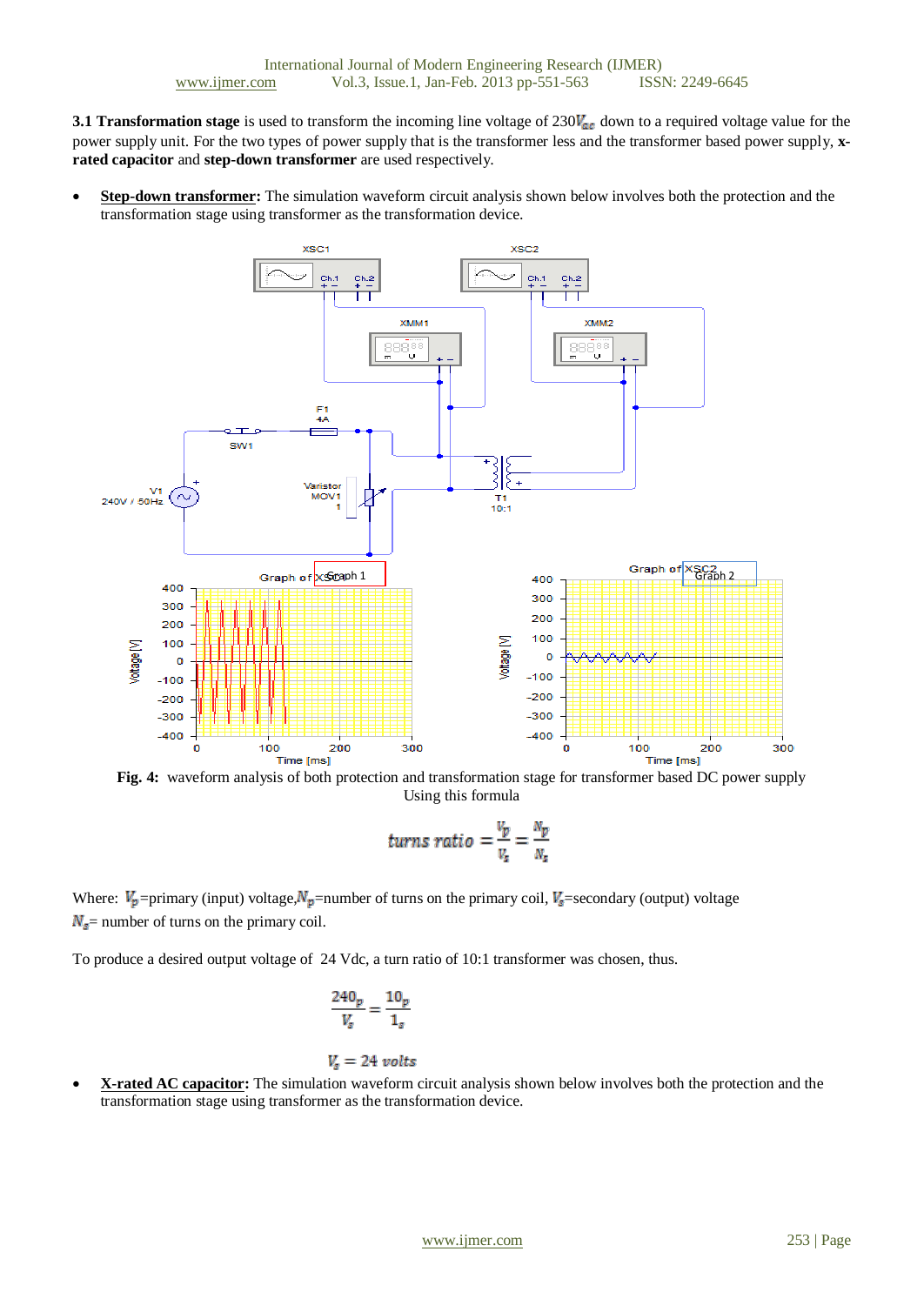



**Figure 5:** waveform analysis of both protection and transformation stage for transformer less based DC power supply The reactance  $(X_{\epsilon})$  of the capacitor (C) in the mains frequency (f) can be calculated using the formula:

$$
X_c = \frac{1}{2\pi fC}
$$

From the formula above, if an X-rated capacitor of 2.2 $\mu f$  is used as shown in figure 15, the reactance  $(X_{\sigma})$  will be as shown:

$$
X_c = \frac{1}{2\pi * 50HZ * 2.2e - 6F}
$$

$$
X_c = \frac{1}{6.9115e - 4} \Omega
$$

$$
X_c = 1.44686k \Omega
$$

The current that would be produced from a 2.2 $\mu$ f/400V X-rated capacitor with an ac source of 230  $V_{ac}$  can begotten using the ohmic equation:

$$
V = IR \ \ or \ \ V = IX_c
$$

 $I = 165.88 \, mA$ 

This value  $I = 165.88 \text{ mA}$  is the ideal current value, but the actual current from a 2.2 $\mu$ f - 225k/400V X-rated capacitor with an ac source of 230  $V_{ac}$  is 100 mA cited from Table 2. Practically a single 2.2 $\mu$ f X-rated capacitor could give a current (1) of 100 mA, therefore, three of the 2.2 $\mu$ f X-rated capacitor connected in parallel with each other would give a current of 300  $mA$  (i.e. three times 100  $mA$ ), this current rating is well over sufficient for all low current devices.

**3.2 Rectification stage** is the stage after transformation stage that aids in the conversion of AC to DC signal. In this work a full wave rectification is used, because of its fundamental advantages over the half wave rectifier counterpart. Bridge rectifier is used rather its counterpart because it does not require a special centre tapped transformer, thereby reducing its size and cost. The bridge rectifier consists of 4 IN4001 silicon diodes.

Livewire simulation of both the transformation and rectification stage for the transformer based and transformer less based Dc power supply are as shown below.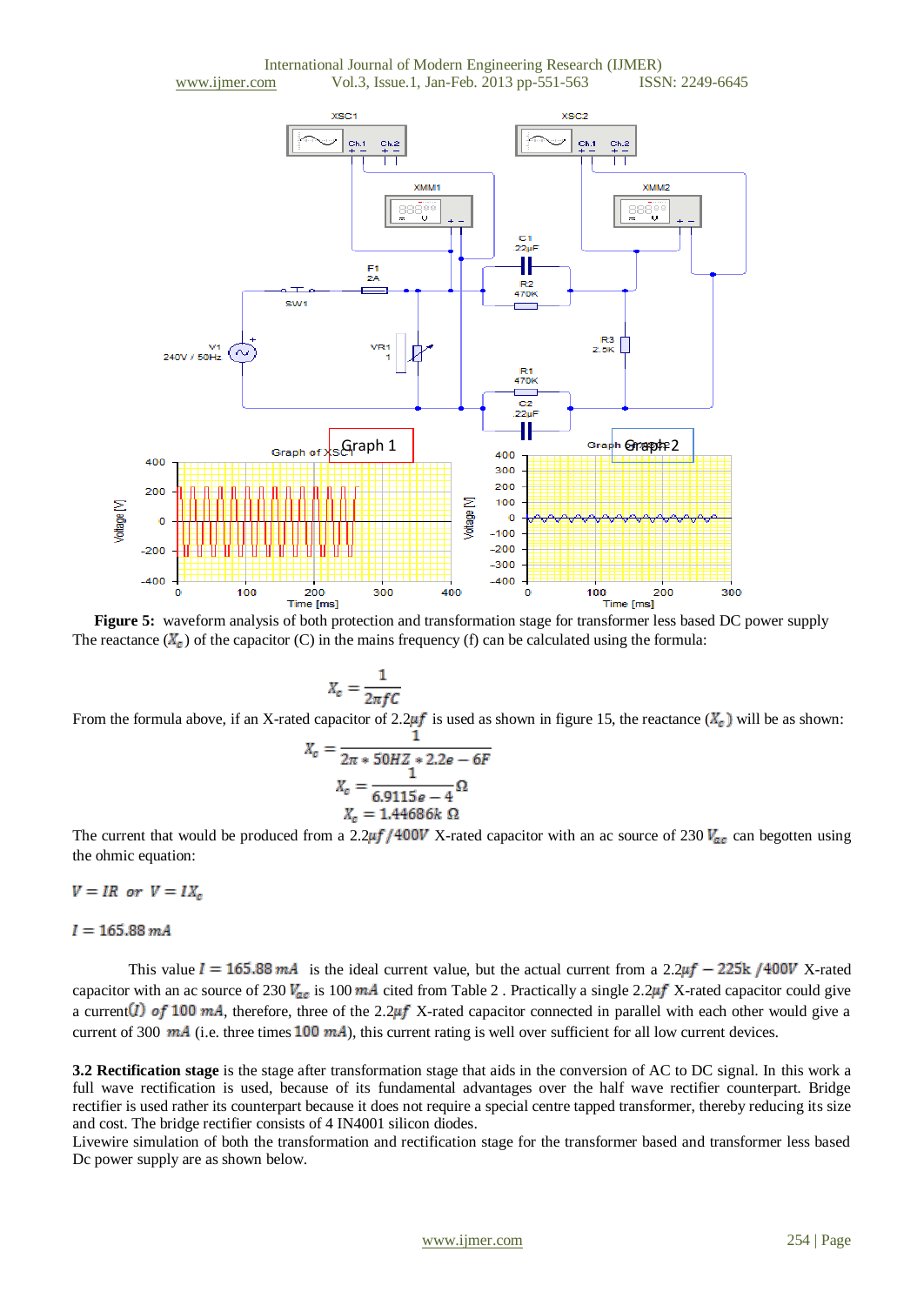

**Fig. 6:** waveform analysis of transformation and rectification stage for the transformer based circuit



From the figures 6 and 7 above the following mathematical expressions can be deduced.

 $V_s$  = Output AC signal from transformation stage

 $V_{s,rms} = V_s \sqrt{2}$  = Peak to Peak AC signal from transformation stage

When passed through a bridge rectifier, the DC output signal is given by:

DC output signal

 $V_{p,rms} = V_p \sqrt{2} = DC$  output signal (peak to peak)

Note that in a full wave bridge rectifier only 2 of the 4 diodes works simultaneously at any given time. Each of the diodes has a voltage drop ranging from 0.4 to 0.7 V.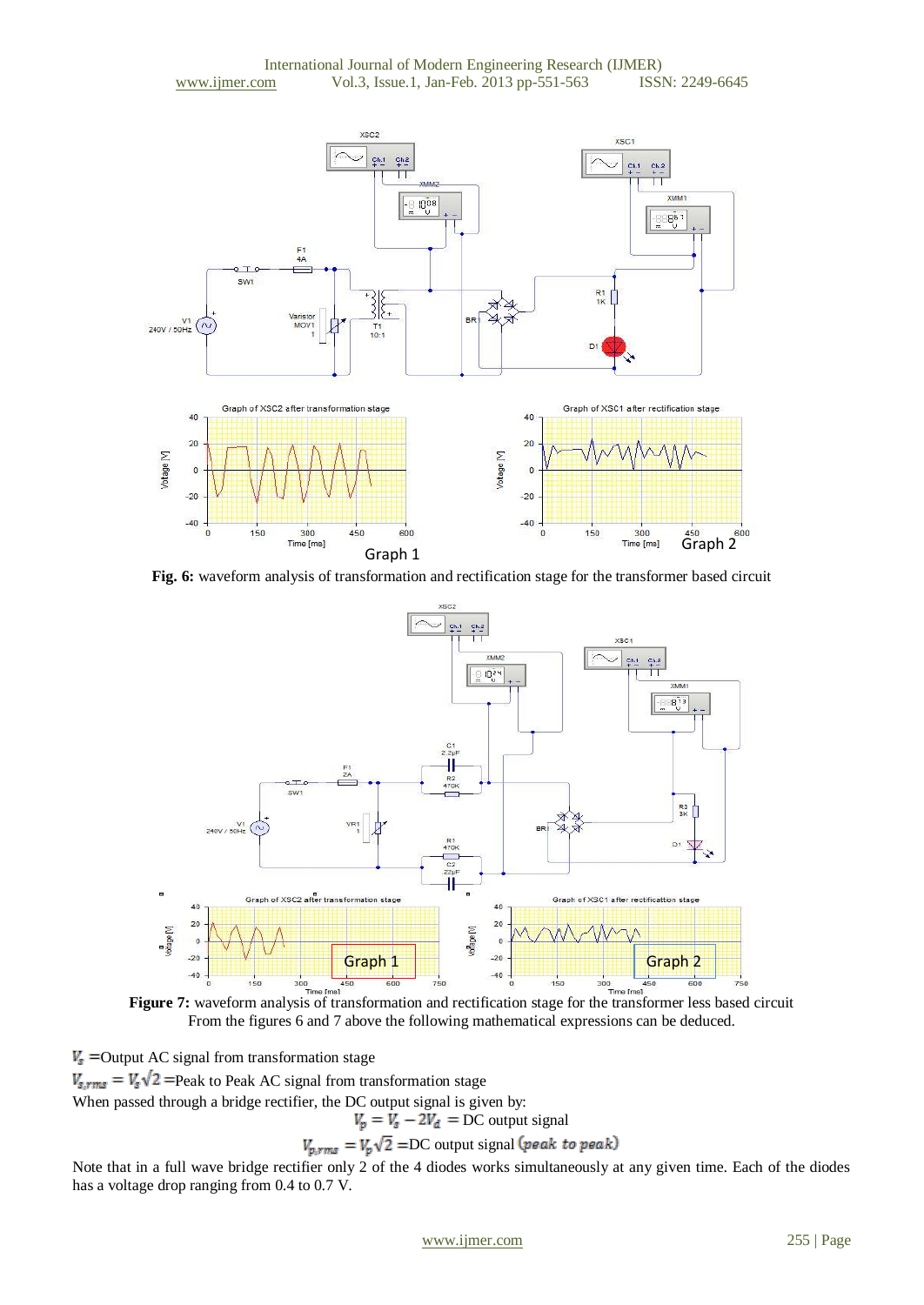Reduction after rectification stage in the DC output voltage is as a result of the voltages drop across the two diodes  $(2V_d)$  of the bridge rectifier.

The output DC voltage of the rectification stage has so many ripples in it that it cannot be used to power any useful device. It require a filter to improve on the output signal.

**3.3 Filtration stage**: Smoothing Capacitor is used to generate ripple free DC. Its function is to convert half wave / full wave output signal of the rectifier into smooth DC signal. Livewire simulation of both the rectification and filtration stage for the transformer based and transformer less based Dc power supply are as shown below.



**Figure 8:** waveform circuit analysis of rectification and filtration stage for the transformer based circuit



**Figure 9**: waveform circuit analysis of rectification and filtration stage for the transformer based circuit

The power rating and the capacitance of the capacitor are two most important aspects to be considered while selecting the smoothing capacitor. The power rating must be greater than the off load output voltage of the power supply. The capacitance value determines the amount of ripples that appear in the DC output when the load takes current (The larger the capacitor -for a given load, the smaller the ripple voltage).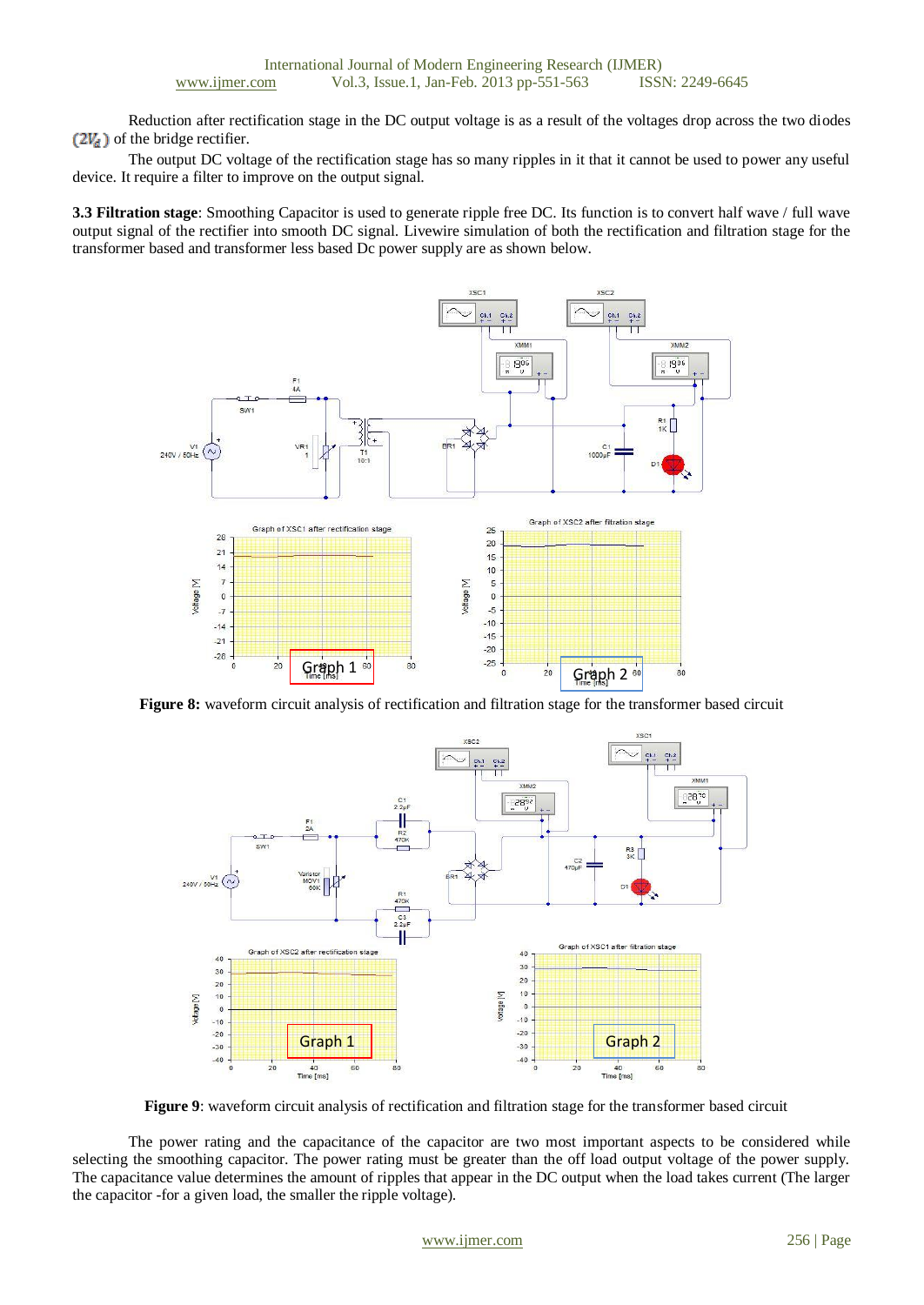

As the output voltage from the bridge drops the capacitor discharges through the load and so a ripple voltage,  $V_r$ , appears on the output from the supply. The size of this voltage depends on the load resistance,  $\mathbb{R}_L$ , the size of the smoothing capacitor, C, and the peak value of the output voltage,  $V_p$ , and is given by:

 $V_r = \left(\frac{V_p}{R_r C}\right)$  $V_{DC,max} = 1.4 * V_p$  $V_{DC,min} = V_{DC,max} - V_p$ <br>  $V_{DC,average} = \frac{V_{DC,max} - V_{DC,min}}{2}$ Where:  $V_r$  = ripple voltage  $V_p$  = Peak voltage  $R_L =$  load impendance  $V_{DC} = DC$  voltage  $\Delta t$  = time between successive peaks of the output waveform from the rectifier circuit.

This will be 10ms if the ac frequency is 50Hz and a full wave bridge rectifier circuit is used. (But 20ms if a half wave rectifier circuit is used; the question could specify a different supply frequency, e.g. 60Hz, which would also affect  $\Delta t$ . This formula is an approximation and assumes that the ripple voltage is small. If the ripple voltage exceeds  $\sim$ 10% this formula becomes increasingly inaccurate*.*

**3.4 Regulation stage**: voltage regulation stage steps down and keeps voltage on a certain value and also suppresses unregulated voltage ripples that might have occurred or exist even after the filtration stage thereby producing a perfectly parallel output voltage, which can be used to power any device within the design ratings.

The project evaluated two voltage regulators namely; LM317 and zener diode in the production of variable DC power supply.

 **LM317** is an adjustable 3−terminal positive voltage regulator capable of supplying in excess of 1.5A over an output voltage range of 1.2 V to 37 V. This voltage regulator is exceptionally easy to use and requires only two external resistors and capacitor to set the output voltage. *( cited in National (2012), LM317 Regulator Datasheet Data Sheet)*Further, it employs internal current limiting, thermal shutdown and safe area compensation, making it essentially blow−out proof. This device can also be used to make a programmable output regulator or as a precision current regulator. Livewire simulation of both the filtration and regulation stage for the transformer based Variable Dc power supply is as shown below.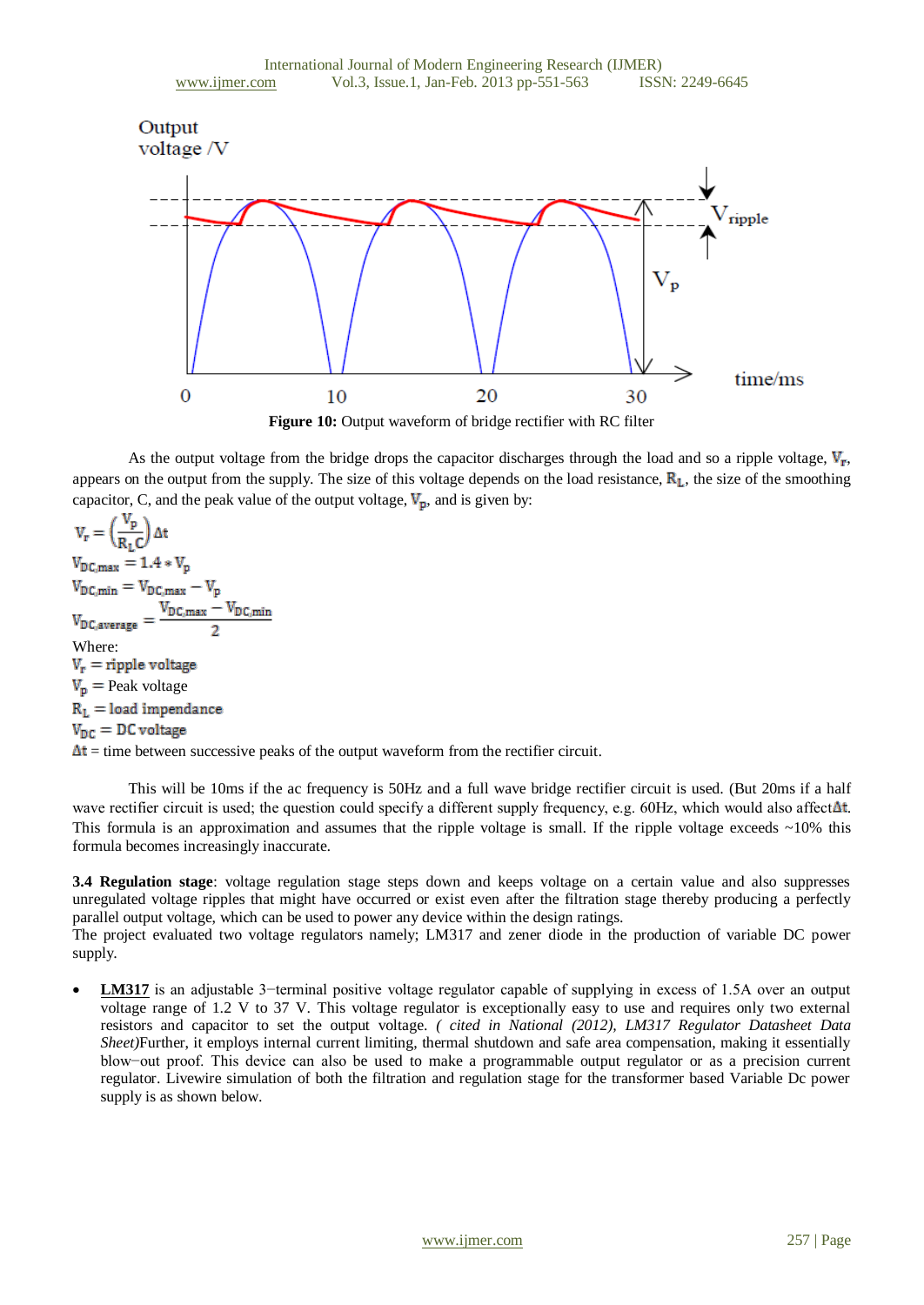

**Figure 11:** Waveform circuit analysis of filtration and regulation stage for the transformer based circuit using LM 317 From the figure 11 above, C3 is added to the output of the voltage regulator to improve the transient response. The voltage output of the equation is given as

$$
V_{out} = 1.25 \times \left(1 + \frac{R2}{R1}\right) + I_{adj} \times R2
$$

Where:  $R2 = \textit{adjusted resistor}$  $R1 = LM317$  resistor  $I_{adj} = adjustment$  pin current

From the LM 317 data sheet, the adjustment pin current is very small, its  $50\mu A$  typical and  $100\mu A$  maximum, thus the equation can be re-expressed as since the adjustment current is very small and negligible:<br> $V_{out} = 1.25 \times (1 + \frac{R2}{R1})$ 

R1 should be very small preferably within the ranges of 200  $\Omega$  to 500 $\Omega$  because of the minimum load current requirement for the LM 317.<br>1.25

R1 = R2 ×  $\frac{V_{out} - 1.25}{V_{out} - 1.25}$  Ω<br>
R2 = R1 ×  $\frac{V_{out} - 1.25}{1.25}$  Ω

 Zener diode is preferably used in transformer less DC power supply instead of LM 317 regulator because experiment shows that X-Rated Capacitor with LM317 is highly unstable when the its being adjusted from one voltage value to the next. The livewire simulation of X-rated capacitor with LM series devices is as shown below: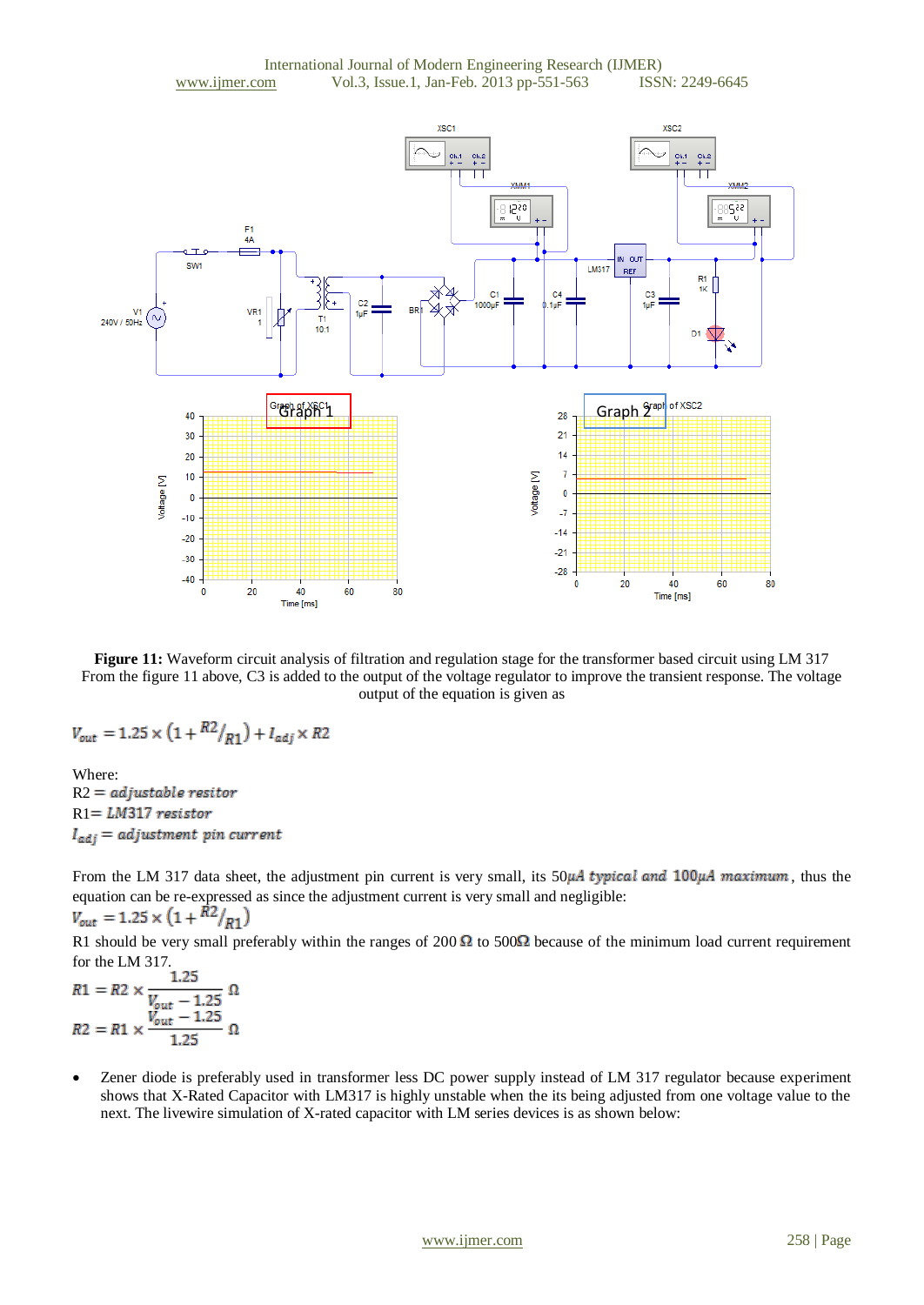

**Figure 12:** Waveform circuit analysis of filtration and regulation stage for the transformer less based circuit using LM 317 The ripple produced is too much, thus making it ineffective in powering any electronics device; instead zener diode regulation method is employed. The livewire simulation of zener diode regulation is as shown below.



**Figure 13:** Waveform circuit analysis of filtration and regulation stage for the transformer less based circuit using LM 317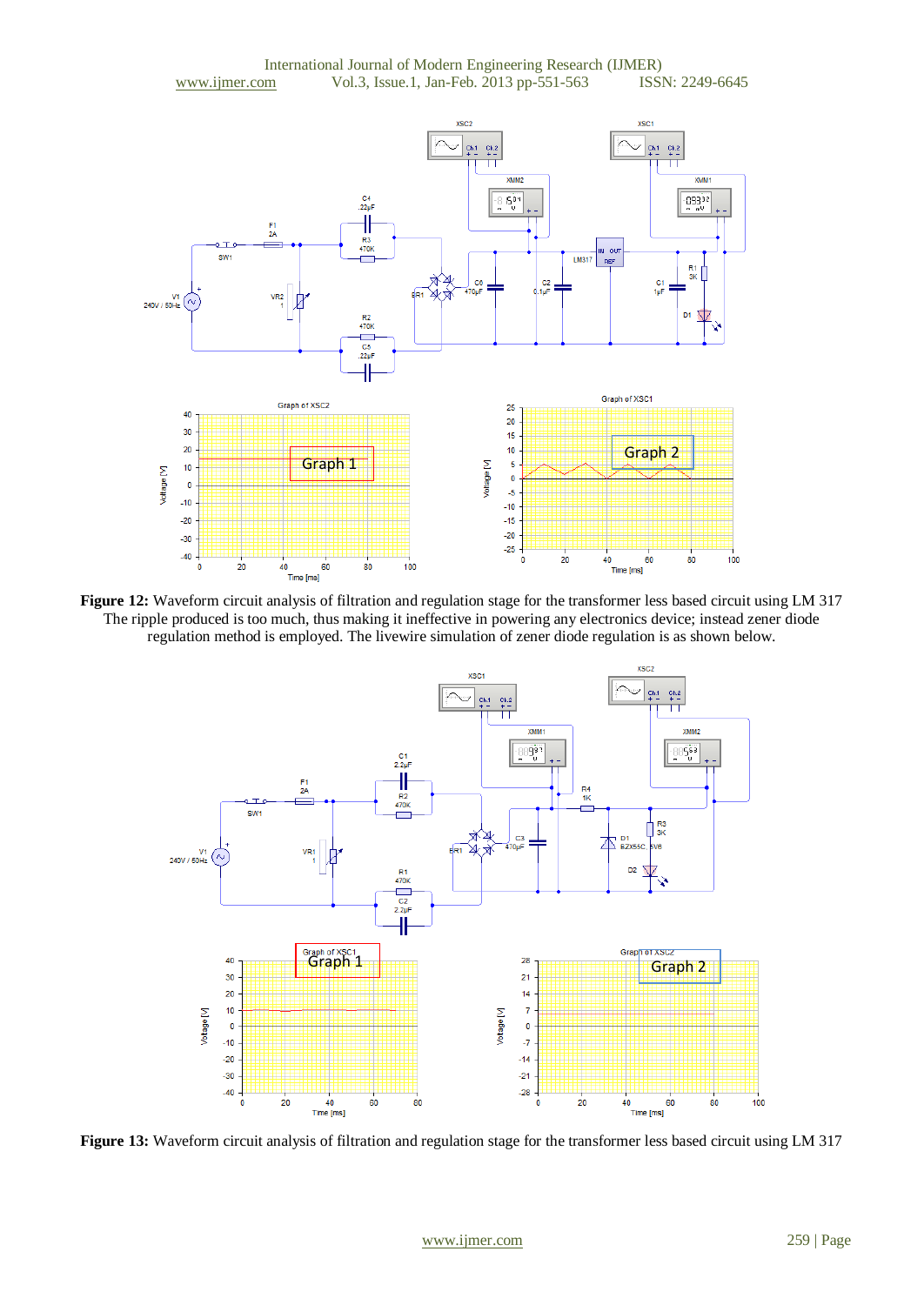#### **3.5 Working principle of Capacitive Variable DC Power Supply**



Graph 2

The figure 14 shown above is a transformer less or capacitive power supply. This capacitor power supply can deliver 12 volt DC and 100mA current to power low current devices. It is provided with surge protection and is totally isolated from mains supply using two X-rated [capacitors](http://www.engineersgarage.com/tutorials/capacitors-introduction-types-applications) in the phase and neutral lines. So the connected device is safe even if the phase and neutral lines changes.

The main supply is also connected to the protection circuit comprising of safety fuse in the phase line and an MOV across the phase and neutral lines as safety measure if there is voltage spike or short circuit in the mains.

The safety circuit is in turn connected across the two 225k J (2.2 $\mu$ F) 400 volts X rated capacitor that is in parallel with R1 and R2 known as the bleeder resistor. These resistors help remove the stored current from the capacitor when the circuit is unplugged.

A full wave rectifier is used to rectify the low voltage AC from the X-rated capacitors and C3 removes ripples from the DC. With this design, around 24 volts at 100mA current will be available in the output. This 24 volt DC can be regulated o required output voltage using a suitable 1 watt Zener.

Three zener diodes: ZD1=12V and ZD=5V are alternated by switch SW2 while ZD3 is outputted through the USB ports.

### **3.6 Working principle of Transformer Based Variable DC Power Supply**





Graph 2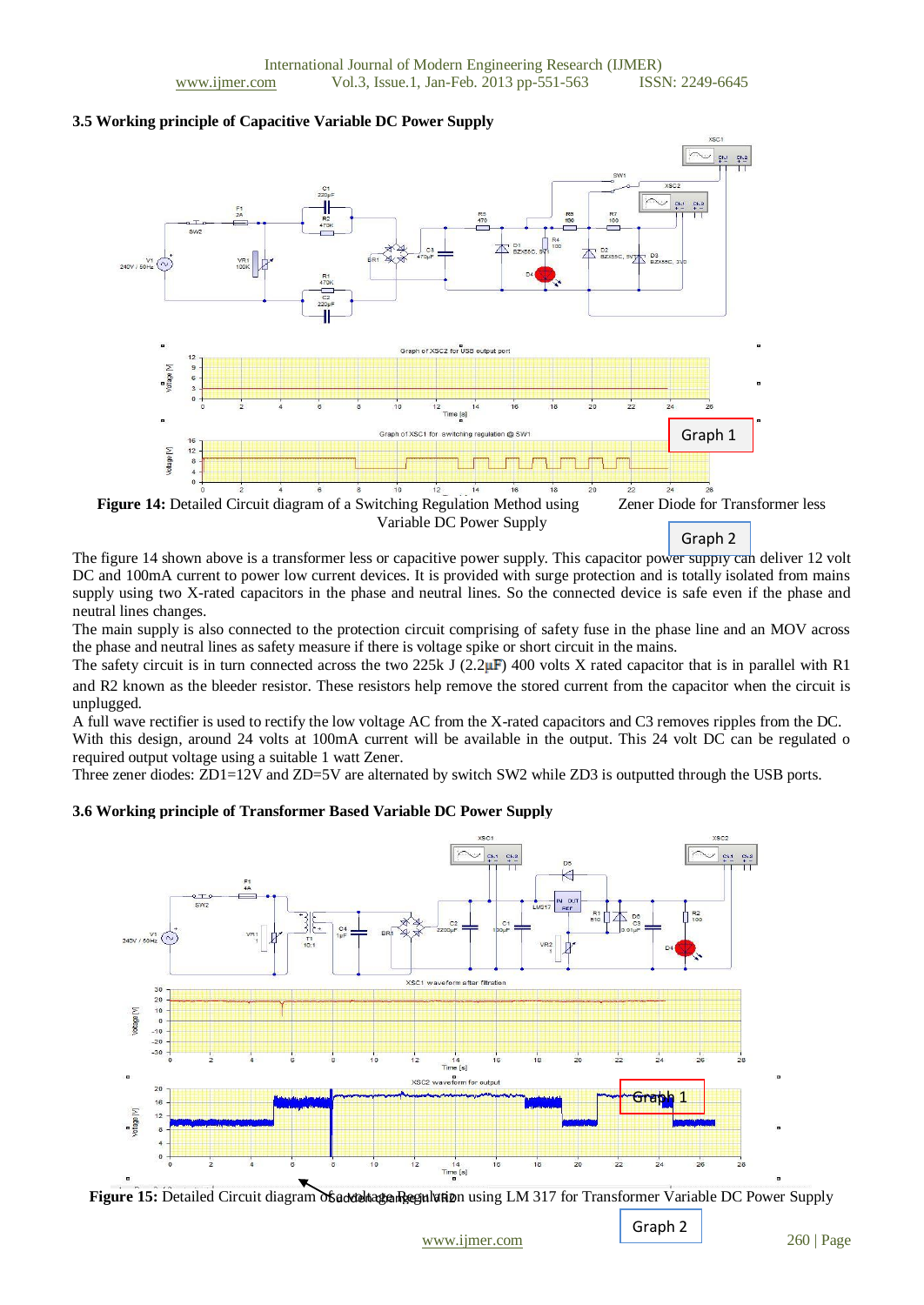From the figure 15 above, the transformer based variable regulated DC power supply utilizes a supply voltage of 230 Vac and an AC frequency of 60 Hz which is then connected to the protection circuit comprising of a fuse of 1.5 A and varistor of 250 Vac. The protection circuit is connected to the transformer of ratio 10:1 that transforms the AC voltage to the required low voltage of 23V ac.

The stepped down voltage of the transformer is then connected to the bridge rectifier that rectifiers the AC voltage to the DC voltage, which is then filtered by a smoothing capacitor C2 and regulated by a voltage regulator (LM 317 T) resulting in an output of 19 V dc and 1.5 A under the right configuration of resistors (R1 and VR2) , capacitors (C1, C3, C4, C5) and diodes about the regulator.

- The resistors aids in the variation of the regulator outputs
- The capacitors-
- a. C1 and C4: help reduce high frequency noise from the mains
- b. C3: helps increasing the transient response
- c. C5:helps increase the ripple rejection capability of the regulator
- The diode provides additional protection for the LM 317 voltage regulator against blow back current.

The circuit diagram from the figure above was implemented on a Vero board.

#### **IV. Results and Discussion**

Table 1 gives the exact detailed amount of each of the electronics components used in the hardware implementation of both the transformer less based and transformer based Variable DC Power Supply

**Table 1:** Transformer less based Variable DC Power Supply Cost Evaluation

| Name                                    | <b>Number</b>  | <b>Amount</b> (in<br>Naira) |
|-----------------------------------------|----------------|-----------------------------|
| Switch (SW1 and SW2)                    | $\overline{2}$ | 100                         |
| Fuse $(2A)$                             | 1              | 20                          |
| Varistor (250 Vac)                      | 1              | 150                         |
| X-rated Capacitor (C1 and C2-225K/400V) | $\overline{2}$ | 300                         |
| Bleeder Resistor (R1 and R2-470K,1W))   | $\overline{2}$ | 50                          |
| Bridge Diode (4-diodes-IN4007)          | 1              | 200                         |
| Filter Capacitor (470uF/50V)            | 1              | 50                          |
| Resistor (R3, R5, R6-100 ohms, 1W)      | 3              | 150                         |
| Zener Diode $(12V/1W)$                  | 1              | 20                          |
| LED Resistor (R4-1K, 1/4W)              |                | 20                          |
| LED (red)                               | 1              | 30                          |
| Zener Diode (5V/1W)                     | 1              | 20                          |
| Zener Diode (3.7V/1W)                   | 1              | 20                          |
| USB Female port                         | 1              | 50                          |
| Package (box, lead and Vero Board)      | 3              | 500                         |
| Total                                   | 21             | 1680                        |

**Table 2:** Transformer based Variable DC Power Supply Cost Evaluation Transformer based Variable DC Power Supply Cost Evaluation

| $11$ and of the case $\alpha$ and $\alpha$ is $\alpha$ of $\alpha$ is $\alpha$ of $\beta$ of $\alpha$ and $\alpha$ and $\alpha$ in $\alpha$ |                |               |  |  |  |
|---------------------------------------------------------------------------------------------------------------------------------------------|----------------|---------------|--|--|--|
| Name                                                                                                                                        | <b>Number</b>  | Amount $(\#)$ |  |  |  |
| Switch (SW1)                                                                                                                                |                | 50            |  |  |  |
| Fuse $(4A)$                                                                                                                                 | 1              | 30            |  |  |  |
| Varistor (250 Vac)                                                                                                                          | 1              | 150           |  |  |  |
| Transformer (24V/1.5A)                                                                                                                      | 1              | 600           |  |  |  |
| Noise Suppressor Capacitor (C2 and C4)                                                                                                      | $\overline{2}$ | <b>100</b>    |  |  |  |
| Filter Capacitor (C1-1000uF/50V)                                                                                                            | 1              | 70            |  |  |  |
| Ripple Rejection Capacitor (C5-1uF/16V)                                                                                                     | 1              | 50            |  |  |  |
| Transients Capacitor (C3-1uF/25V)                                                                                                           | 1              | 50            |  |  |  |
| LM 317 Resistor $(R1-240 \text{ ohms}, 1W)$                                                                                                 | 1              | 50            |  |  |  |
| LM 317 Variable Resistor (VR1-5K)                                                                                                           | 1              | 150           |  |  |  |
| LM317 Protective Diodes (IN4007)                                                                                                            | $\overline{2}$ | 40            |  |  |  |
| VR1 knob                                                                                                                                    | $\mathbf{1}$   | 100           |  |  |  |
| Packaging                                                                                                                                   | 1              | 1180          |  |  |  |
| Total                                                                                                                                       | 15             | 2620          |  |  |  |

The results and key difference between transformer less and transformer based variable DC power supply based on the key requirements of DC power supply are as shown in table 3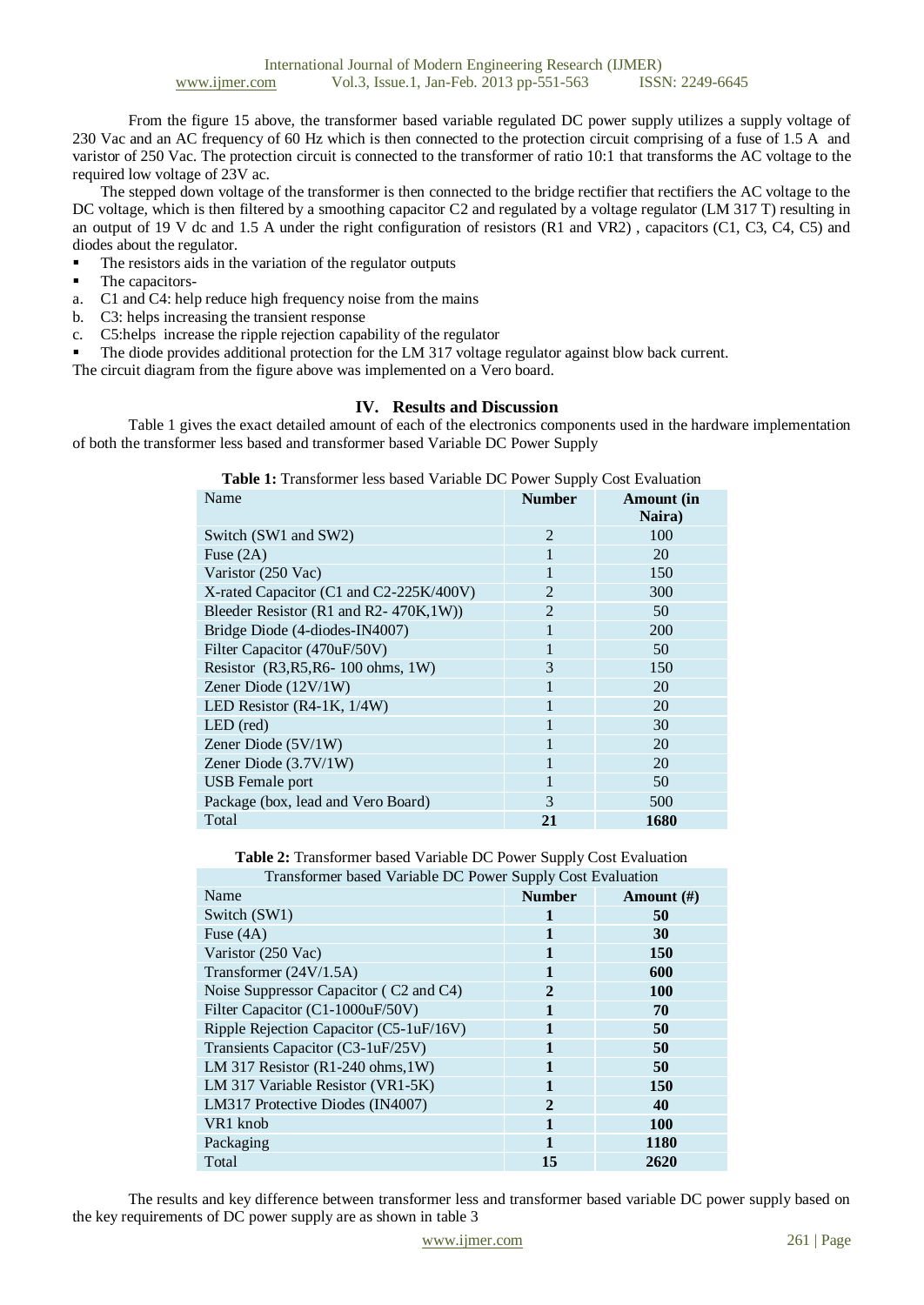## **Table 3:** The results of transformer less and transformer variable DC power supply

| Factors                       |                            |         | Transformer less DC power supply (capacitive<br>power supply)                                                                                                                                                                                                                                                        | Transformer DC power supply                                                                                                                                                                                                                                                                                                                                                         |
|-------------------------------|----------------------------|---------|----------------------------------------------------------------------------------------------------------------------------------------------------------------------------------------------------------------------------------------------------------------------------------------------------------------------|-------------------------------------------------------------------------------------------------------------------------------------------------------------------------------------------------------------------------------------------------------------------------------------------------------------------------------------------------------------------------------------|
| 1: Protection Stage           |                            | Result: | From figure 4- the device was effectively<br>protected from fatal shock, over current and<br>voltage but still caution is required when<br>handling without its package.                                                                                                                                             | Still figure 3- same but it has an added advantage<br>in that it completely isolates the supply voltage<br>from the remaining stages via transformer.                                                                                                                                                                                                                               |
|                               |                            | Status: | Satisfactory                                                                                                                                                                                                                                                                                                         | Excellent                                                                                                                                                                                                                                                                                                                                                                           |
| 2: Transformation stage       |                            | Result: | From figure 5- the device was very effective<br>in that the supply voltage of 240Vac was<br>reduced to 24 Vac as stated in the datasheet of<br>225K x-rated capacitor (calculation cited in<br>section $3.2.2$ )                                                                                                     | From figure 4-excelent transformation of supply<br>voltage to the 24Vac based on the rating of the<br>transformer (turn ratio- calculation is cited in<br>section $3.2.1$ )                                                                                                                                                                                                         |
|                               |                            | Status: | Excellent                                                                                                                                                                                                                                                                                                            | Excellent                                                                                                                                                                                                                                                                                                                                                                           |
| 3: Rectification Stage        |                            | Result: | From figure 7- the waveform on this stage was<br>well rectified via bridge rectifier                                                                                                                                                                                                                                 | From figure 6- same result as figure 17                                                                                                                                                                                                                                                                                                                                             |
|                               |                            | Status: | Excellent                                                                                                                                                                                                                                                                                                            | Excellent                                                                                                                                                                                                                                                                                                                                                                           |
| 4: Filtration stage           |                            | Result: | From figure 8-the waveform and the hardware<br>showed well filtered DC signals with a<br>smoothing capacitor of 470Uf                                                                                                                                                                                                | From figure 7-the waveform and the hardware<br>showed well filtered DC signals with a<br>smoothing capacitor of 1000uF (calculation is<br>cited in section 3.4)                                                                                                                                                                                                                     |
|                               |                            | Status: | Excellent                                                                                                                                                                                                                                                                                                            | Excellent                                                                                                                                                                                                                                                                                                                                                                           |
| 4: Regulation stage           | <b>Fixed</b>               | Result: | From figure 12, graph 2- using LM series<br>electronics component regulator the resulting<br>waveform had a lot of ripples as though the<br>DC power was unfiltered while using zener<br>diode as the regulator the resulting waveform<br>showed an excellently filtered DC signal as<br>shown in figure 13, graph 2 | From figure 11- the resulting waveform was well<br>regulated using LM 317 regulator                                                                                                                                                                                                                                                                                                 |
|                               |                            | Status: | Satisfactory (limitation to use LM series<br><i>devices</i> )                                                                                                                                                                                                                                                        | Excellent                                                                                                                                                                                                                                                                                                                                                                           |
|                               | Result:<br><b>Variable</b> |         | From figure 14-using a switching regulation<br>method the resulting waveform showed three<br>voltage levels variation using zener diodes;<br>graph 1 showed a constant voltage of 3.7 volts<br>while graph 2 showed voltage switched<br>between 5 and 10 volts.                                                      | From figure 15, graph 2-the waveform as shown<br>in graph 2 was well varied between 1.25 and 21<br>volts, sudden increase in the potentiometer would<br>result highly increased level of ripples and small<br>level of ripples are readily present in this devices<br>but the ripple values increases as the voltage<br>tends to a lower value thus requiring a large heat<br>sink. |
|                               |                            | Status: | Excellent                                                                                                                                                                                                                                                                                                            | Excellent                                                                                                                                                                                                                                                                                                                                                                           |
|                               | Output<br><b>Current</b>   | Result: | The current of the X-rated capacitor is limited<br>to low current devices as stated in its<br>datasheet.                                                                                                                                                                                                             | The ratings of devices in dependent on the<br>transformer. The current rating of a transformer<br>is robust.                                                                                                                                                                                                                                                                        |
| 6: Robust                     |                            | Status: | Satisfactory                                                                                                                                                                                                                                                                                                         | Excellent                                                                                                                                                                                                                                                                                                                                                                           |
|                               | Output                     | Result: | From table 2: any voltage value can be<br>obtained but at low current.                                                                                                                                                                                                                                               | The voltage rating of the transformer is robust                                                                                                                                                                                                                                                                                                                                     |
|                               | <b>Voltage</b>             | Status: | Excellent                                                                                                                                                                                                                                                                                                            | Excellent                                                                                                                                                                                                                                                                                                                                                                           |
| 7: Power Loss                 |                            | Result: | The power loss in this device is negligible<br>because of low current flow through the<br>device.                                                                                                                                                                                                                    | Power loss could be very large as the difference<br>the input voltage to the regulator and output<br>voltage increases; but the heating effect is<br>controlled with heat sink                                                                                                                                                                                                      |
|                               |                            | Status: | Excellent                                                                                                                                                                                                                                                                                                            | Satisfactory                                                                                                                                                                                                                                                                                                                                                                        |
| 8: Noise Production           |                            | Result: | No Noise produced                                                                                                                                                                                                                                                                                                    | Noise is produced but suppressed with C2 in<br>figure 28                                                                                                                                                                                                                                                                                                                            |
|                               |                            | Status: | Excellent                                                                                                                                                                                                                                                                                                            | Satisfactory                                                                                                                                                                                                                                                                                                                                                                        |
| 9: Input Harmonics Distortion |                            | Result: | harmonics<br>distortion<br>than<br>Lower<br>its<br>counterpart                                                                                                                                                                                                                                                       | Low harmonics distortion                                                                                                                                                                                                                                                                                                                                                            |
|                               |                            | Status: | Excellent                                                                                                                                                                                                                                                                                                            | Satisfactory                                                                                                                                                                                                                                                                                                                                                                        |
| 10: Cost, Size and Weight     |                            | Result: | From table 1: it is cheap. Smaller size and<br>lighter weight than its counterpart                                                                                                                                                                                                                                   | From table 2: it is expensive. Size is dependent<br>on current ratings and has weight                                                                                                                                                                                                                                                                                               |
|                               |                            | Status: | Excellent                                                                                                                                                                                                                                                                                                            | Satisfactory                                                                                                                                                                                                                                                                                                                                                                        |